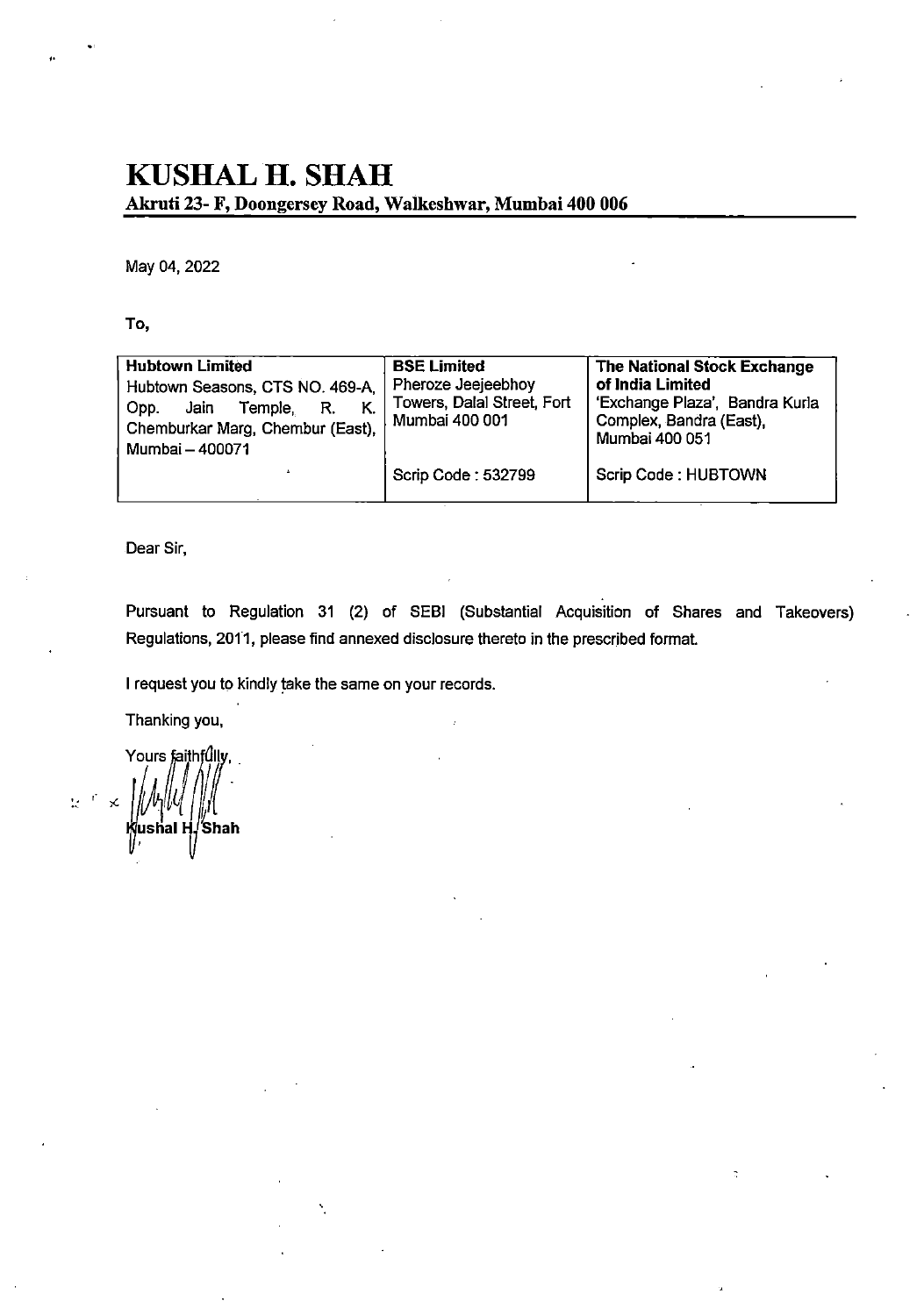## DISCLOSURE BY THE PROMOTER(S) TO THE STOCK EXCHANGES AND TO THE TARGET COMPANY FOR ENCUMBRANCE OF SHARES / INVOCATION OF ENCUMBRANCE / RELEASE OF ENCUMBRANCE IN TERMS OF REGULATIONS 31 (1) AND 31 (2) OF SEBI (SUBSTANTIAL ACQUISITION OF SHARES AND TAKEOVERS) REGULATIONS, 2011

 $\mathbf{r}$ 

 $\ddot{\phantom{1}}$ 

 $\sim$ 

| Name of the Target Company (TC)                                                               |                               |                                |                     |                                  |                                                                    | <b>HUBTOWN LIMITED</b>                                       |                                                                                             |                                                                                                                      |                     |                                |                                                               |                          |                                                                                               |  |  |
|-----------------------------------------------------------------------------------------------|-------------------------------|--------------------------------|---------------------|----------------------------------|--------------------------------------------------------------------|--------------------------------------------------------------|---------------------------------------------------------------------------------------------|----------------------------------------------------------------------------------------------------------------------|---------------------|--------------------------------|---------------------------------------------------------------|--------------------------|-----------------------------------------------------------------------------------------------|--|--|
| Names of the Stock Exchanges where the shares of the Target Company are listed                |                               |                                |                     |                                  |                                                                    | BSE LIMITED AND NATIONAL STOCK EXCHANGE OF INDIA LIMITED     |                                                                                             |                                                                                                                      |                     |                                |                                                               |                          |                                                                                               |  |  |
| Date of Reporting                                                                             |                               |                                |                     |                                  |                                                                    |                                                              | MAY 04, 2022                                                                                |                                                                                                                      |                     |                                |                                                               |                          |                                                                                               |  |  |
| Name of the Promoter or PAC on whose shares encumbrance has been created / released / invoked |                               |                                |                     |                                  |                                                                    | <b>KUSHAL H. SHAH</b>                                        |                                                                                             |                                                                                                                      |                     |                                |                                                               |                          |                                                                                               |  |  |
| Details of the creation / release / invocation of encumbrance                                 |                               |                                |                     |                                  |                                                                    |                                                              |                                                                                             |                                                                                                                      |                     |                                |                                                               |                          |                                                                                               |  |  |
| <b>Name</b><br>of<br>the                                                                      |                               | Promoter holding in the target | holding<br>Promoter | already                          |                                                                    |                                                              |                                                                                             | Details of events pertaining to encumbrance (3)                                                                      |                     |                                |                                                               | event holding of<br>Post |                                                                                               |  |  |
| promoter(s)<br>or<br>PACs with him / her<br>(                                                 | company (1)<br>encumbered (2) |                                |                     |                                  |                                                                    |                                                              |                                                                                             |                                                                                                                      |                     |                                |                                                               |                          | encumbered<br>shares<br>[creation $[(2)+(3)$ /<br>release [(2)-(3)] /<br>invocation [(2)-(3)] |  |  |
|                                                                                               |                               |                                | $\mathcal{P}$       |                                  |                                                                    |                                                              |                                                                                             |                                                                                                                      |                     |                                |                                                               |                          |                                                                                               |  |  |
|                                                                                               | No.<br><b>of</b><br>shares    | % of total share<br>capital    | No. of shares       | $%$ of total<br>share<br>capital | <b>Type</b><br>of.<br>event<br>(creation<br>release<br>invocation) | Date of creation /<br>release / invocation<br>of encumbrance | of<br>Type<br>encumbrance<br>(pledge / lien<br>non-<br>disposal<br>undertaking /<br>others) | Reason<br>for<br>encumbrance**                                                                                       | of<br>No.<br>shares | % of<br>total<br>share capital | Name of the entity<br>in whose favour<br>shares<br>encumbered | of I<br>No.<br>shares    | % of total<br>share<br>capital                                                                |  |  |
| Hemant M. Shah<br>and<br>Vyomesh M. Shah                                                      | 190000                        | 0.26                           | 140000              | 0.19                             | NA.                                                                | $\overline{NA}$                                              | N.A.                                                                                        |                                                                                                                      | $\Omega$            | N.A.                           | N.A.                                                          | 140000                   | 0.19                                                                                          |  |  |
| Hemant M. Shah<br><b>HUF</b>                                                                  | 3700050                       | 5.09                           | 3698000             | 5.08                             | N.A.                                                               | N.A.                                                         | N.A.                                                                                        |                                                                                                                      | $\mathbf{0}$        | N.A.                           | N.A.                                                          | 3698000                  | 5.08                                                                                          |  |  |
| Hemant M. Shah                                                                                | 3670000                       | 5.05                           | 3620000             | 4.98                             | N.A                                                                | N.A.                                                         | N.A.                                                                                        |                                                                                                                      | $\mathbf{0}$        | NA.                            | NA.                                                           | 3620000                  | 4.98                                                                                          |  |  |
| Vyomesh M. Shah                                                                               | 5115000                       | 7.03                           | 5100000             | 7.01                             | N.A                                                                | N.A.                                                         | N.A.                                                                                        |                                                                                                                      | $\Omega$            | N.A.                           | N.A.                                                          | 5100000                  | 7.01                                                                                          |  |  |
| Mahipatray V. Shah<br><b>HUF</b>                                                              | 1720000                       | 2.36                           | 1462000             | 2.01                             | N.A.                                                               | NA                                                           | N.A.                                                                                        |                                                                                                                      | $\Omega$            | N.A                            | N.A.                                                          | 1462000                  | 2.01                                                                                          |  |  |
| Vyomesh M. Shah<br><b>HUF</b>                                                                 | 3925000                       | 5.40                           | 3925000             | 5.40                             | N.A.                                                               | N.A.                                                         | N.A.                                                                                        |                                                                                                                      | $\bf{0}$            | N.A.                           | N.A.                                                          | 3925000                  | 5.40                                                                                          |  |  |
| Kunjal H. Shah                                                                                | 2730931                       | 3.75                           | 2720956             | 3.74                             | N.A.                                                               | N.A.                                                         | N.A.                                                                                        |                                                                                                                      | $\Omega$            | N.A.                           | N.A.                                                          | 2720956                  | 3.74                                                                                          |  |  |
| Falguni V. Shah                                                                               | 689772                        | 0.95                           | 682000              | 0.94                             | N.A.                                                               | $\overline{\mathsf{NA}}$                                     | NA.                                                                                         |                                                                                                                      | $\Omega$            | N.A.                           | N.A.                                                          | 682000                   | 0.94                                                                                          |  |  |
| Rushank V. Shah                                                                               | 1800184                       | $\overline{2.47}$              | 1261950             | 1.73                             | $\overline{\mathsf{NA}}$                                           | N.A.                                                         | N.A.                                                                                        |                                                                                                                      | Ω                   | N.A.                           | N.A.                                                          | 1261950                  | 1.73                                                                                          |  |  |
| Khilen V. Shah                                                                                | 2900560                       | 3.99                           | 1930119             | 2.65                             | N.A.                                                               | N.A.                                                         | N.A.                                                                                        |                                                                                                                      | $\overline{0}$      | N.A.                           | N.A.                                                          | 1930119                  | 2.65                                                                                          |  |  |
| Kushal V. Shah                                                                                | 4063739                       | 5.59                           | 3300000             | 454                              | Invocation                                                         | 26.04.2022                                                   | Pledge                                                                                      | Invocation of pledge<br>created on shares as<br>collateral security for<br>loan availed by<br><b>Hubtown Limited</b> | 120000              | 0.16                           | <b>Ashika Credit</b><br><b>Capital Limited</b>                | 3180000                  | 4.37                                                                                          |  |  |
| Vyomesh M. Shah                                                                               | 25000                         | 0.03                           | 0                   | 0                                | N.A.                                                               | N.A.                                                         | N.A.                                                                                        |                                                                                                                      | $\mathbf{0}$        | N.A.                           | N.A.                                                          | $\mathbf{0}$             | $\mathbf{0}$                                                                                  |  |  |
|                                                                                               | 30530236                      | 41.97                          | 27840025            | 38.28                            |                                                                    |                                                              |                                                                                             |                                                                                                                      | 120000              | 0.16                           |                                                               | 27720025                 | 38.1                                                                                          |  |  |